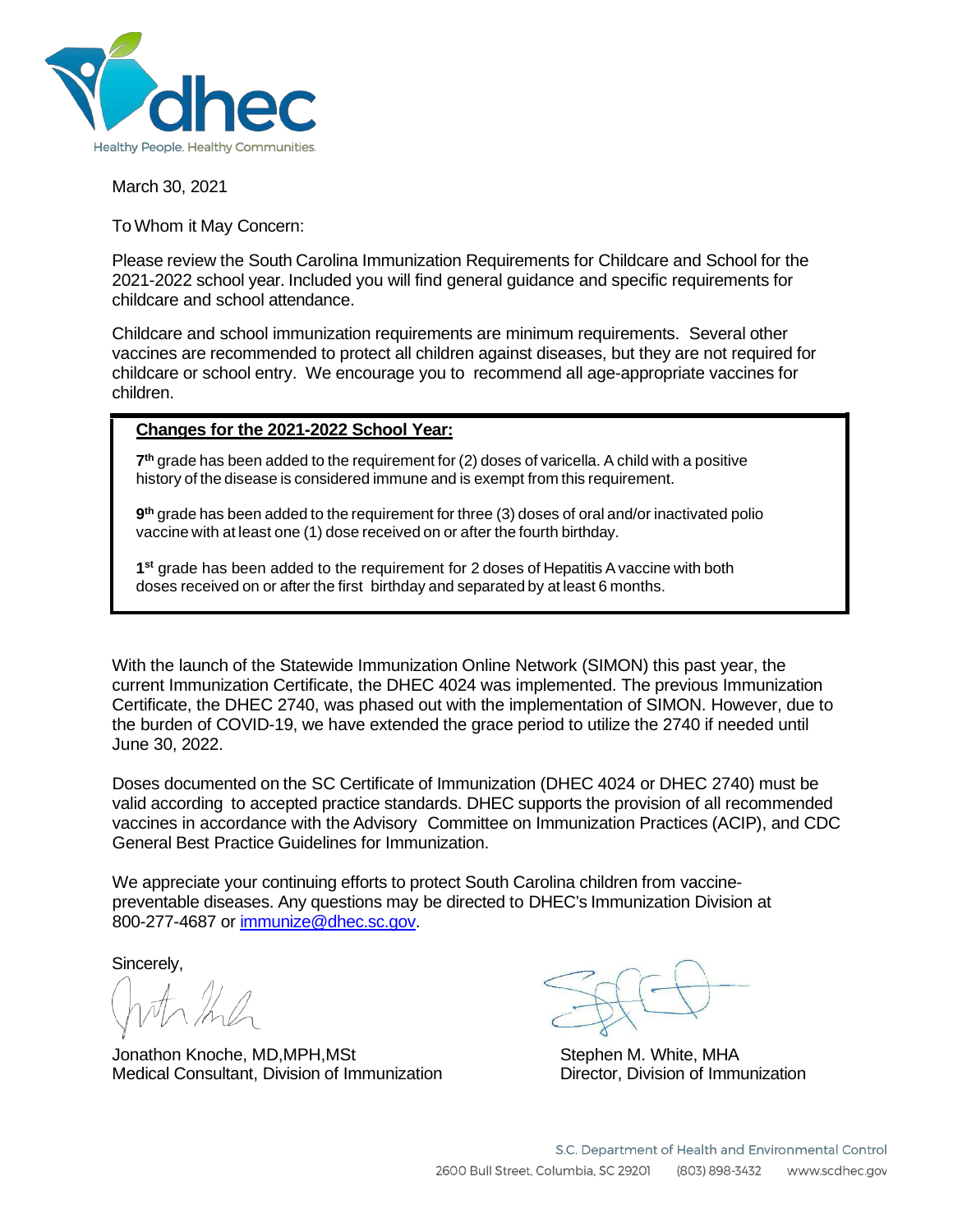### **General Guidance for South Carolina Immunization Requirements**

A valid South Carolina Certificate of Immunization for all enrolled children, 3 months of age and older, must be maintained by public and private childcare facilities (as defined in SC Code of Laws Section 63-13-20); public, private, and parochial schools, grades kindergarten through 12th grade; and child development programs under the control of the Department of Education**.**

South Carolina state law requires a valid SC Certificate of Immunization or valid exemption. Children without a valid certificate or exemption will not be allowed to attend childcare and/or school. Failure to comply with this law may result in audits and/or legal action.

Doses documented on the immunization certificate must be valid doses according to accepted practice standards for the minimum age(s) and intervals, as well as all ACIP vaccine specific recommendations and CDC General Best Practice Guidelines for Immunization.

For unvaccinated or incompletely vaccinated children, refer to currently published ACIP Catch-Up Schedule for number of doses necessary to complete the vaccine series and meet the requirement.

Pursuant to Section 44-29-180, South Carolina Code of Laws, and South Carolina Regulation 61-8, students may be exempt from these immunization requirements for the following reasons:

**Medical Exemption:** The Medical Exemption section of the SC Certificate of Immunization should only be completed when a child has a permanent or temporary medical reason for exclusion from receipt of vaccine(s). The Medical Exemption section must be completed by a licensed Physician (MD or DO) or his/her authorized representative (e.g. Physician's Assistant or Advanced Practice Registered Nurse). For temporary medical exemptions, an expiration date in the future is documented when next immunizations are due.

**Religious Exemption:** A religious exemption may be granted to any student whose parents, parent, guardian, or person in loco parentis signs the appropriate section of the South Carolina Certificate of Religious Exemption stating that one or more immunizations conflicts with their religious beliefs. The South Carolina Certificate of Religious Exemption can only be obtained from a DHEC health department. The parent or guardian must sign the DHEC form in the presence of a notary. This exemption may require renewal.

**Special Exemptions:** ASC Certificate of Special Exemption may be issued by the school to a student that has been unable to secure immunizations or documentation of immunizations already received. This exemption is only valid for 30 calendar days for the current enrollment and may be issued only once.

#### **Resources:**

ACIP vaccine recommendations: <http://www.cdc.gov/vaccines/hcp/acip-recs/index.html> ACIP schedules https:/[/www.cdc.gov/vaccines/schedules/hcp/index.html](http://www.cdc.gov/vaccines/schedules/hcp/index.html) CDC General Best Practice Guidelines for Immunization: https:/[/www.cdc.gov/vaccines/hcp/acip-recs/general-recs/index.html](http://www.cdc.gov/vaccines/hcp/acip-recs/general-recs/index.html) Minimum ages and intervals https:/[/www.cdc.gov/vaccines/pubs/pinkbook/downloads/appendices/A/age-interval-table.pdf](http://www.cdc.gov/vaccines/pubs/pinkbook/downloads/appendices/A/age-interval-table.pdf) -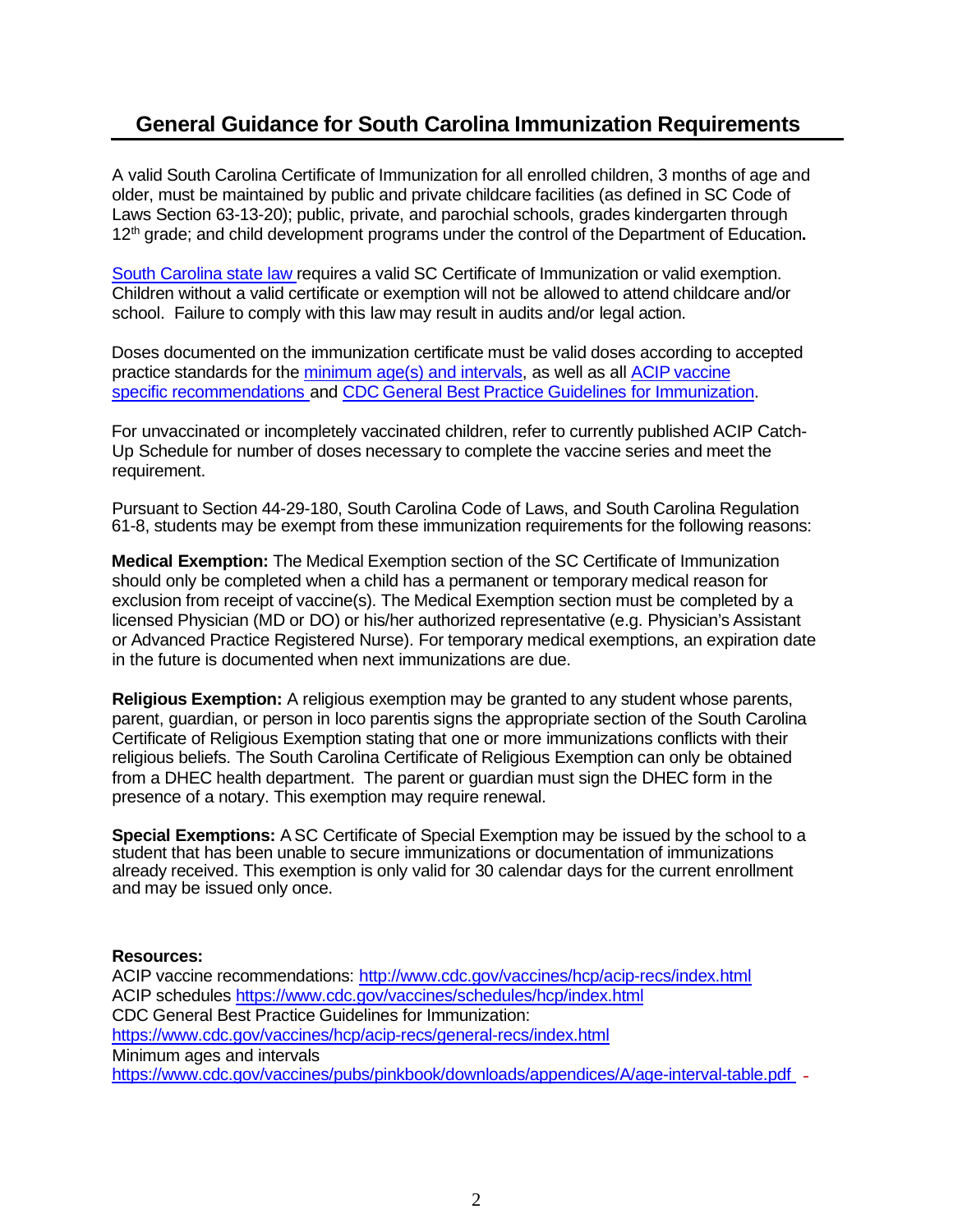## **South Carolina Immunization Requirements for Childcare 2021-2022**

The following minimum requirements are necessary for childcare. These requirements will be effective as of July 1, 2021. This includes preschool attendance for 4K programs and younger. An SC Certificate of Immunization with an expiration date is acceptable to allow for ageappropriate completion of vaccination series. No child can attend childcare or preschool for more than 30 days past the expiration date of the certificate.

| <b>Vaccine</b>                                       | <b>Requirement</b>                                                                                                                                                                                                                                                                                                                                                            |  |
|------------------------------------------------------|-------------------------------------------------------------------------------------------------------------------------------------------------------------------------------------------------------------------------------------------------------------------------------------------------------------------------------------------------------------------------------|--|
| Diphtheria,<br><b>Tetanusand</b><br><b>Pertussis</b> | Four (4) doses of any combination of DTP, DT, or DTaP vaccine.                                                                                                                                                                                                                                                                                                                |  |
| <b>Polio</b>                                         | Three (3) doses of any combination of oral or inactivated polio vaccine                                                                                                                                                                                                                                                                                                       |  |
| Haemophilus<br>influenza<br>Type b (Hib)             | Current, age-appropriate Hib vaccination according to the currently published<br>immunization schedule. For children 15-59 months of age who have not yet<br>completed age-appropriate Hib vaccination, one (1) dose of Hib vaccine at or after<br>15 months of age is required.<br>Hib vaccine is not required for children 5 years of age and older.                        |  |
| Measles,<br><b>Mumpsand</b><br><b>Rubella</b>        | One (1) dose of MMR vaccine received on or after the first birthday                                                                                                                                                                                                                                                                                                           |  |
| <b>HepatitisA</b>                                    | 2 doses of Hepatitis A vaccine with both doses received on or after the first birthday<br>and separated by at least 6 months for any child born on or after January 1, 2019.<br>Vaccine series must be started by 18 months of age.                                                                                                                                           |  |
| <b>Hepatitis B</b>                                   | Three (3) doses of hepatitis B vaccine with the third dose received $\geq$ 24 weeks of<br>age and at least 16 weeks after the first dose                                                                                                                                                                                                                                      |  |
| <b>Varicella</b>                                     | One (1) dose of varicella vaccine received on or after the first birthday or positive<br>history of disease                                                                                                                                                                                                                                                                   |  |
| <b>Pneumococcal</b>                                  | Current, age-appropriate pneumococcal vaccination according to the currently<br>published immunization schedule. For children aged 24-59 months who have not<br>yet completed any age-appropriate pneumococcal vaccination, one (1) dose of<br>PCV13 on or after the 2nd birthday is required.<br>Pneumococcal vaccine is not required for children 5 years of age and older. |  |

**Please note:** Children enrolled in grade 5K or greater and enrolled in a childcare facility (e.g., after school and/or summer program) must meet school immunization requirements and have a valid SC Certificate of Immunization on file at the childcare and school facility.

Pursuant to Section 44-29-180, South Carolina Code of Laws, "…no owner or operator of a public or private childcare facility as defined in Section 63-13-20 may…enroll or retain a child or person who cannot produce satisfactory evidence of having been vaccinated or immunized so often as directed by the Department of Health and Environmental Control. Records of vaccinations or immunizations must be maintained by the institution, school or day care facility to which the child or person has been admitted."